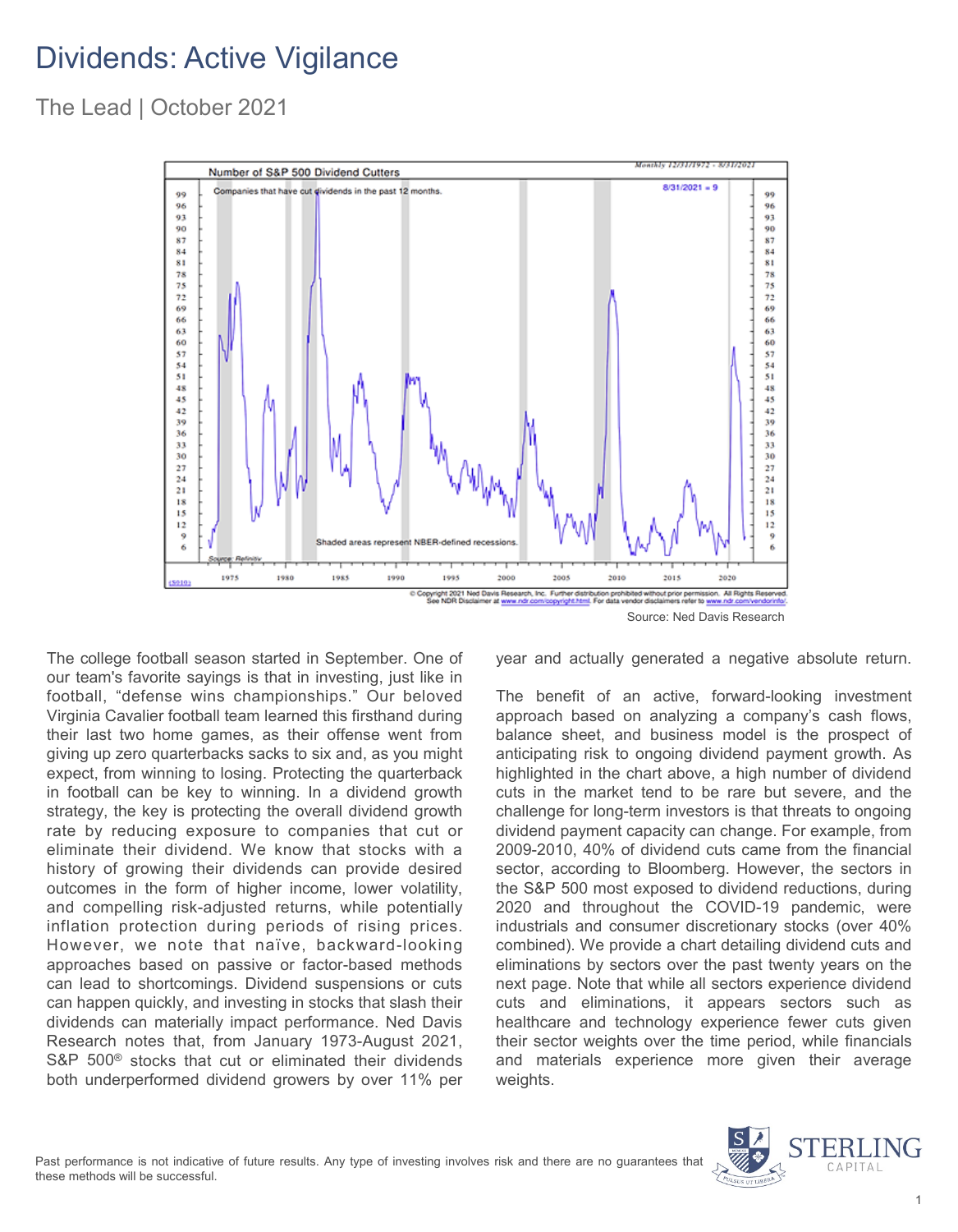## Dividends: Active Vigilance

The Lead | October 2021



Source: Bloomberg

It may not be possible to precisely predict every company that will cut or eliminate their dividend, as dividend growth declarations are not only a function of an ability to pay but also a willingness to do so. Nonetheless minimizing exposure to these names can make a big difference in overall performance. We would note that seven stocks we sold in our dividend growth strategy over the past seven years subsequently cut or eliminated their dividends, leading to underperformance versus the benchmark and,

similar to the Ned Davis research above, they are currently trading below our exit price. Through our teambased quintiles process and playbook with sustainable dividend growth in mind, we understand sometimes the best offense is a good defense.

As always, thank you for your interest and trust in managing your investments.

**Charles J. Wittmann, CFA®**, Executive Director, joined Sterling Capital Management in 2014 and has investment experience since 1995. Chip is co-portfolio manager of the Global Leaders strategy and associate portfolio manager of the Equity Income strategy. Prior to joining Sterling, he worked for Thompson Siegel & Walmsley as a portfolio manager and (generalist) analyst. Prior to TS&W, he was a founding portfolio manager and analyst with Shockoe Capital, an equity long/short hedge fund. Chip received his B.A. in Economics from Davidson College and his M.B.A. from Duke University's Fuqua School of Business. Chip earned the Certificate in ESG Investing, which is developed, administered and awarded by the CFA Society of the United Kingdom. He holds the Chartered Financial Analyst® designation.